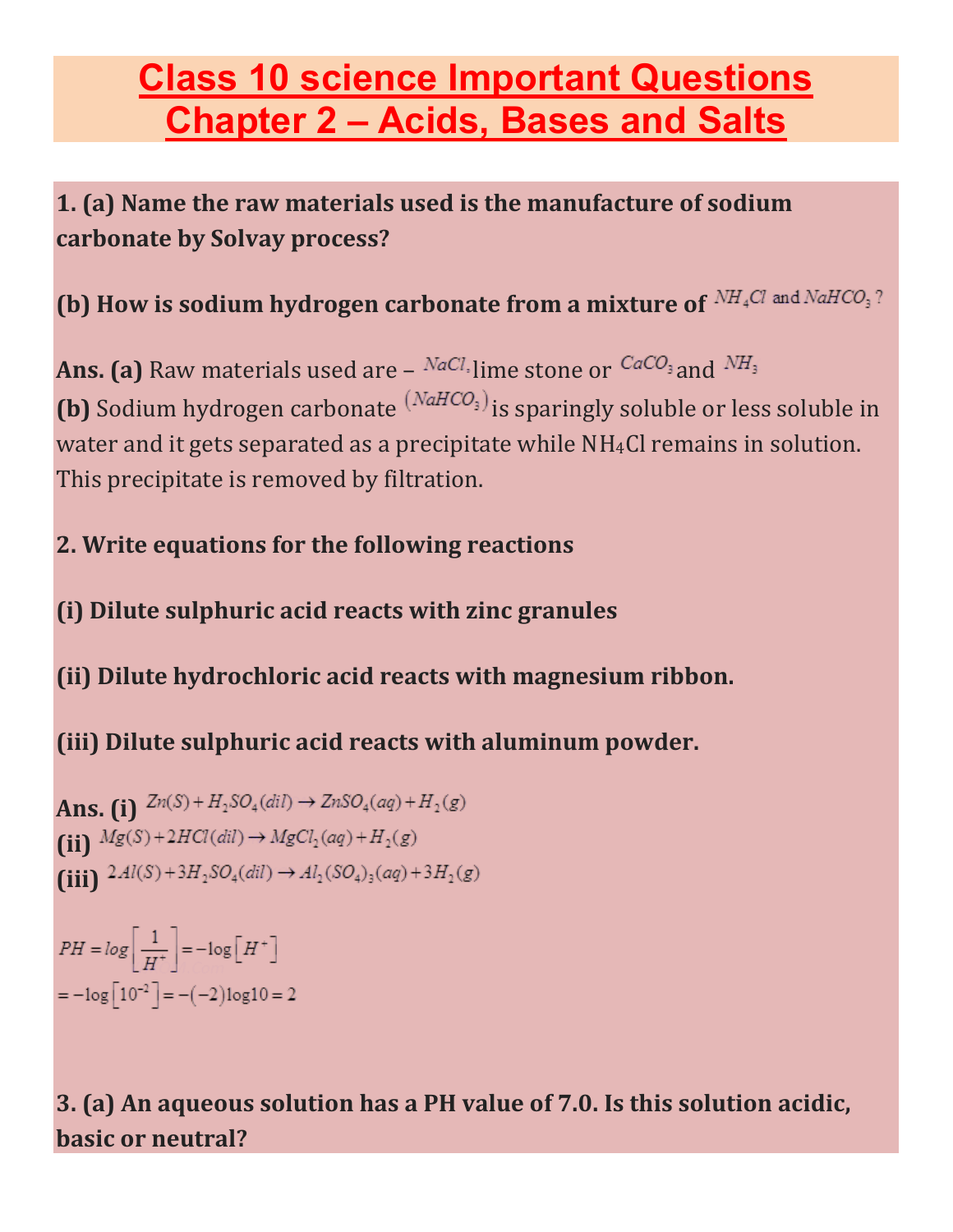## **(b)** If H<sup> $+$ </sup> concentration of a solution is  $1 \times 10^{-2}$  mol  $L^{-1}$  what will be its P4 **value?**

**(c) Which has higher PH value:**  $1 - M HCl$  or  $1 - M NaOH$ 

**Ans. (a)** The solution is neutral is nature

**(b)**

$$
PH = \log\left[\frac{1}{H^+}\right] = -\log\left[H^+\right]
$$

$$
= -\log\left[10^{-2}\right] = -(-2)\log 10 = 2
$$

**(c)** 1 M NaOH solution (basic) higher PH. Value 1 M HCl solution (acidic) lower PH. Value

**4. What will you observe when:**

#### **(i) Red litmus is introduced into a solution of sodium sulphate.**

**(ii) Methyl orange is added to dil HCl.**

## **(iii). Blue litmus is introduced into a solution of ferric chloride**

Ans. (i) It will undergo any colour change because solution of Na<sub>2</sub>SO<sub>4</sub> is water is almost neutral.

**(ii)** In the acidic solution, the colour of methyl Orange will change to reddish.

**(iii)** FeCl<sub>3</sub> solution on reacting with water will form ferric hydroxide and hydrochloric acid. Since the acid is strong, the solution will be acidic. Therefore the colour of blue litmus will change to red.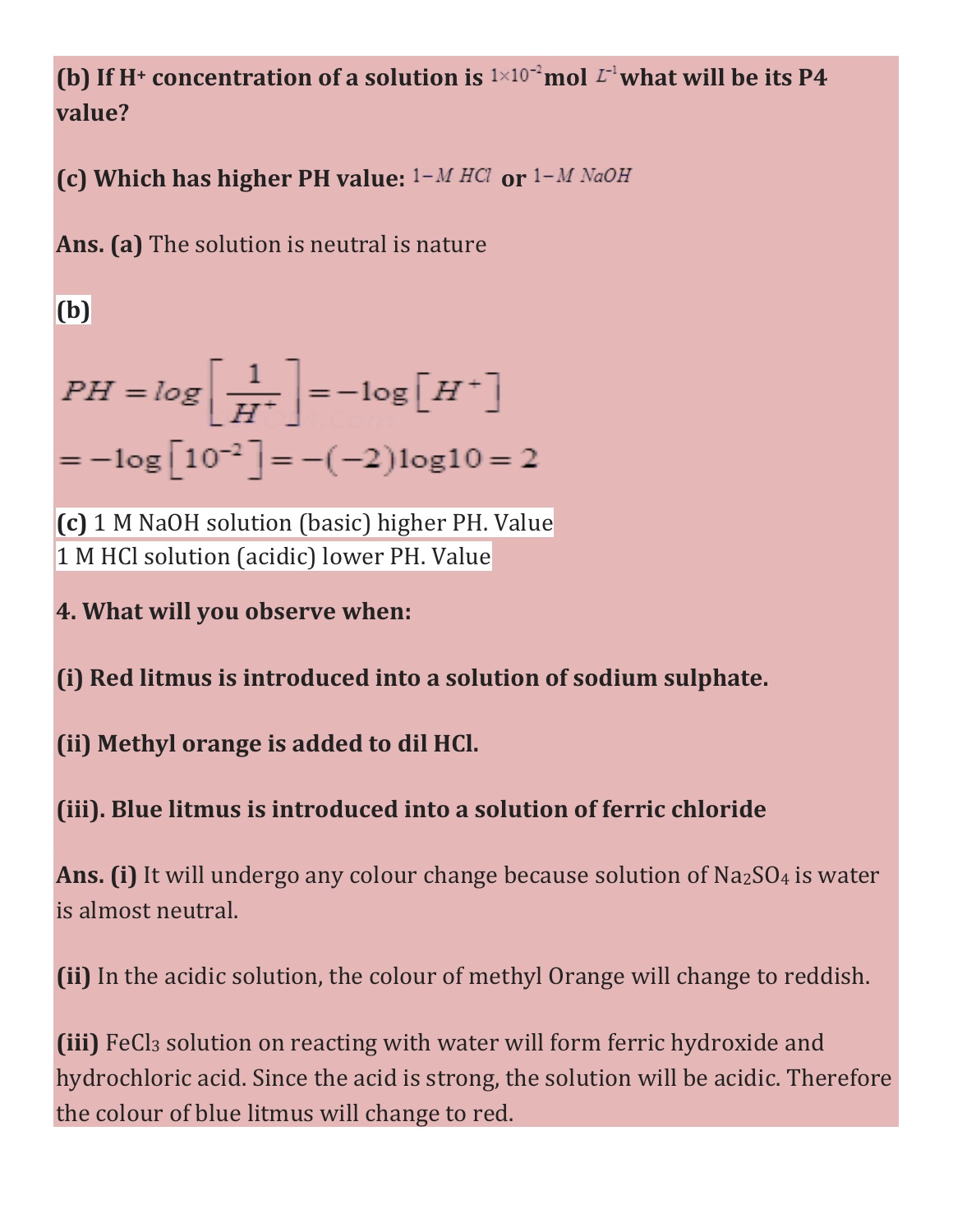**5. A first aid manual suggests that vinegar should be used to treat wasp sting and baking soda for bee stings.**

**(a) What does this information tell you about the chemical name of the wasp sting?**

### **(b) If there were no baking soda in the house, what other house hold substances would you use to treat as stings?**

**Ans. (a)** The chemical present in the sting must be base because vinegar (acetic acid) is used to heal or neutralize the effect of wasp stings.

**(b)** Since bee stings are treated by backing soda which is a base it means they must contain some acid. If baking soda is not available in the house, solution of ammonium hydroxide NH4OH can be used for the same purpose.

#### **6. Does Tartaric acid helps in making cake or bread fluffy. Justify.**

**Ans.** No, tartaric acid does not evolve any carbon dioxide during baking. Its role is to react with  $Na<sub>2</sub>CO<sub>3</sub>$  formed when NaHCO<sub>3</sub> decomposes.

```
CH (OH)COOH + Na<sub>2</sub>CO<sub>3</sub> \rightarrow CH (OH) COONa + H<sub>2</sub>O + CO<sub>2</sub>
CH (OH)COOH
                                      CH (OH) COONa
Tartaric acid
                                         Disod. Tartarate
```
#### **7. Explain why?**

**(a) Common salt becomes sticky during the rainy season. (b) Blue vittriol change to white upon heating.**

**Ans. (a)** Common salt contains impurity of magnesium chloride (MgCl<sub>2</sub>) which is of deliquescent nature. When exposed to atmosphere, it becomes moist. Therefore common salt becomes sticky during the rainy season.